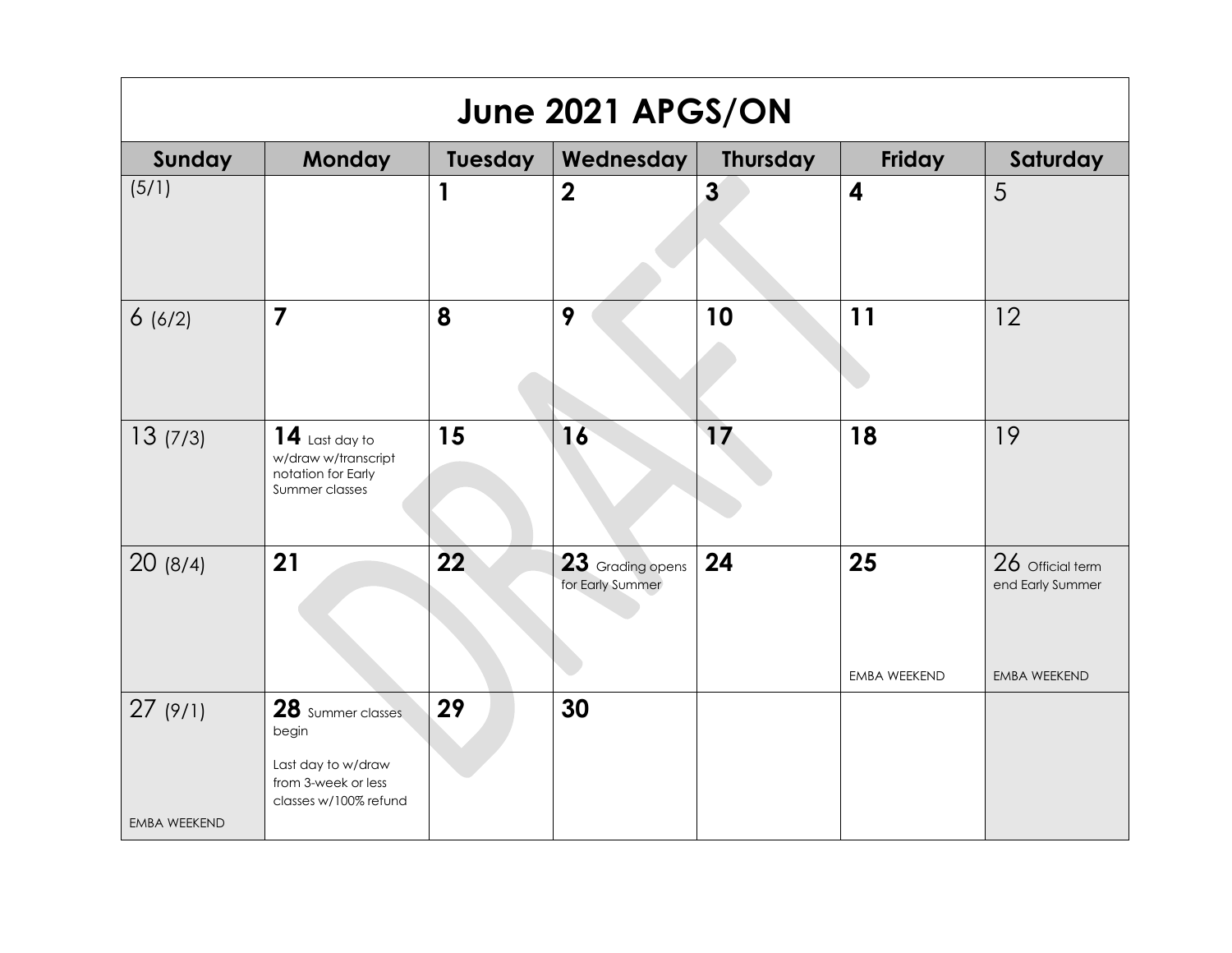| July 2021 APGS/ON                                                                        |                                                                                                                                                                                                                                                                                                      |                  |                |                 |                                                                               |                        |  |  |
|------------------------------------------------------------------------------------------|------------------------------------------------------------------------------------------------------------------------------------------------------------------------------------------------------------------------------------------------------------------------------------------------------|------------------|----------------|-----------------|-------------------------------------------------------------------------------|------------------------|--|--|
| Sunday                                                                                   | <b>Monday</b>                                                                                                                                                                                                                                                                                        | Tuesday          | Wednesday      | <b>Thursday</b> | Friday                                                                        | Saturday               |  |  |
| (9/1)                                                                                    |                                                                                                                                                                                                                                                                                                      |                  |                |                 | 2 Grading closes<br>for Early Summer<br>Float Day<br><b>University Closed</b> | 3                      |  |  |
| 4(10/2)                                                                                  | $5$ Last day to add<br>Summer classes w/o<br>instructor permission &<br>to drop Summer classes<br>w/no transcript notation<br>Last day to w/draw<br>from all 4-or 8-week<br>Summer classes w/100%<br>refund<br>Early Summer grades<br>available for viewing<br>Independence Day<br>University closed | $\boldsymbol{6}$ | $\overline{7}$ | 8               | 9                                                                             | 10                     |  |  |
| 11(11/3)<br>Last day to w/draw<br>from all 4-or 8-week<br>Summer classes<br>w/75% refund | 12                                                                                                                                                                                                                                                                                                   | 13               | 14             | 15 <sub>1</sub> | 16                                                                            | 17                     |  |  |
| 18(12/4)<br>Last day to w/draw<br>from all 4-or 8-week<br>Summer classes<br>w/50% refund | 19                                                                                                                                                                                                                                                                                                   | 20               | 21             | 22              | 23<br>Census Date                                                             | 24                     |  |  |
| 25(13/5)                                                                                 | 26                                                                                                                                                                                                                                                                                                   | 27               | 28             | 29              | 30                                                                            | 31<br>Degree conferral |  |  |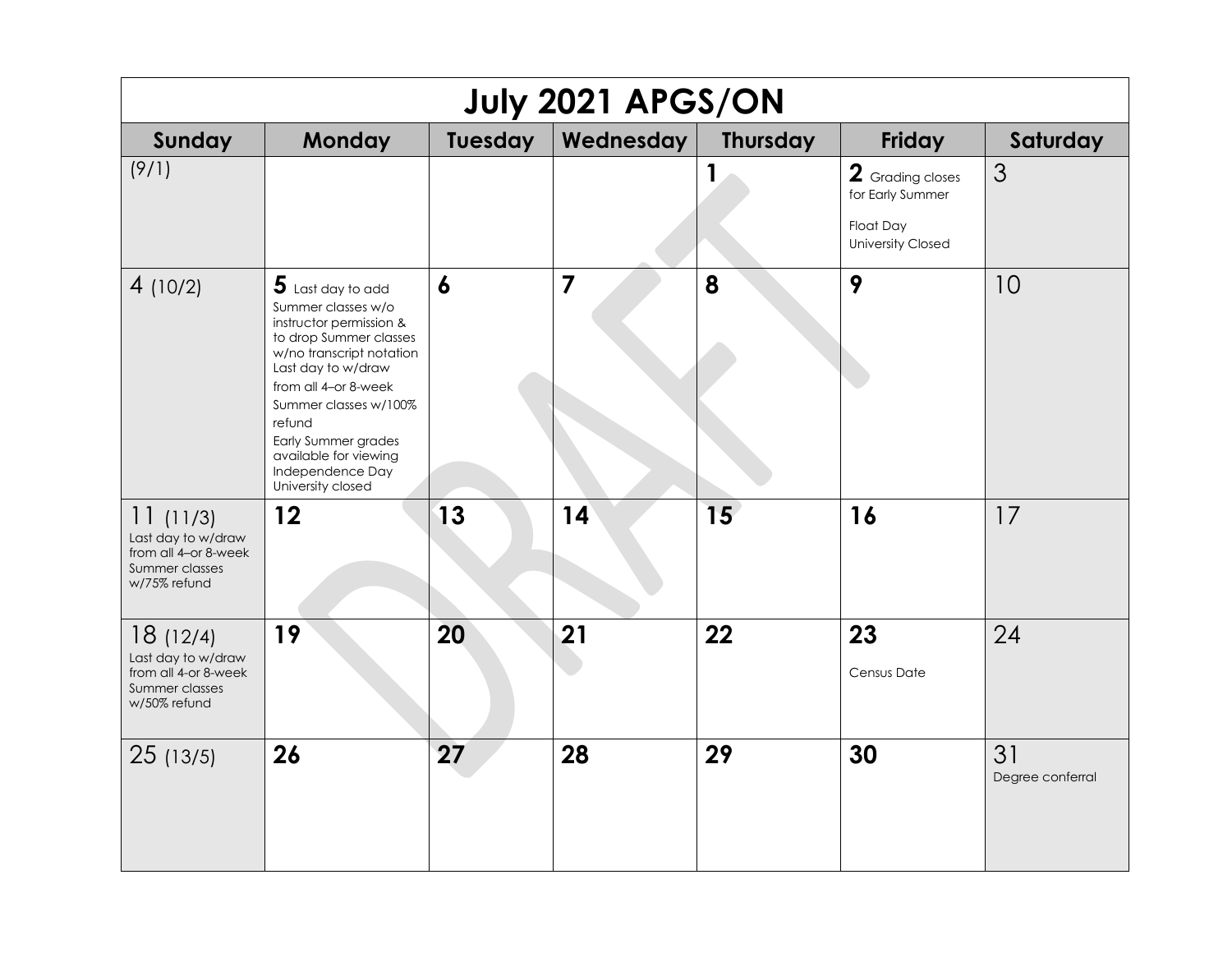| August 2021 APGS/ON          |                                                                                                                                                                                                                                                       |                |                                        |                 |                                         |                                                       |  |  |
|------------------------------|-------------------------------------------------------------------------------------------------------------------------------------------------------------------------------------------------------------------------------------------------------|----------------|----------------------------------------|-----------------|-----------------------------------------|-------------------------------------------------------|--|--|
| Sunday                       | <b>Monday</b>                                                                                                                                                                                                                                         | <b>Tuesday</b> | Wednesday                              | <b>Thursday</b> | Friday                                  | Saturday                                              |  |  |
| 1(14/6)                      | $\boldsymbol{2}$                                                                                                                                                                                                                                      | $\mathbf{3}$   | 4                                      | 5               | $\boldsymbol{6}$                        | 7                                                     |  |  |
| 8(15/7)                      | $9$ Last day w/draw<br>from all Summer classes<br>w/a transcript notation                                                                                                                                                                             | 10             | 11                                     | 12              | 13                                      | 14                                                    |  |  |
| 15(16/8)                     | 16                                                                                                                                                                                                                                                    | 17             | 18 Grading opens<br>for Summer classes | 19              | 20<br><b>EMBA WEEKEND</b>               | 21 Official term<br>end Summer<br><b>EMBA WEEKEND</b> |  |  |
| 22(1)<br><b>EMBA WEEKEND</b> | $23$ Fall 1 Classes begin<br>Last day to withdraw<br>from 3-week or less<br>classes w/100% refund                                                                                                                                                     | 24             | 25                                     | 26              | 27 Grading closes<br>for Summer classes | 28                                                    |  |  |
| 29(2)                        | $30$ Last day to add<br>Fall 1 classes w/o<br>instructor permission<br>Last day to drop Fall 1<br>classes w/no transcript<br>notation<br>Last day to w/draw all<br>4- or 8-week Fall 1<br>classes w/100% refund<br>SU grades available for<br>viewing | 31             |                                        |                 |                                         |                                                       |  |  |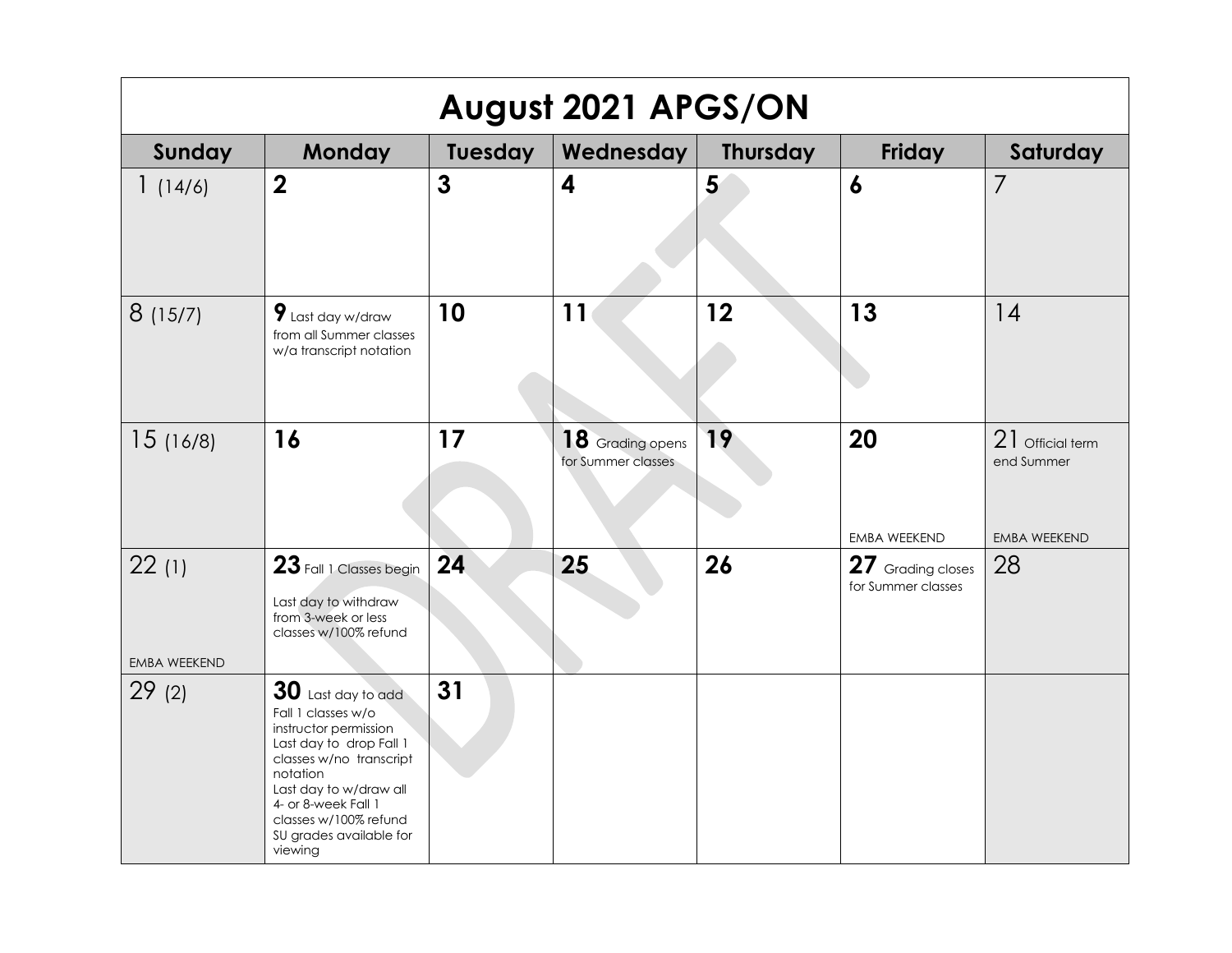| September 2021 APGS/ON                                                                 |                                                        |                |                  |                        |              |                |  |  |
|----------------------------------------------------------------------------------------|--------------------------------------------------------|----------------|------------------|------------------------|--------------|----------------|--|--|
| Sunday                                                                                 | <b>Monday</b>                                          | Tuesday        | <b>Wednesday</b> | <b>Thursday</b>        | Friday       | Saturday       |  |  |
| (2)                                                                                    |                                                        |                | 1                | $\boldsymbol{2}$       | $\mathbf{3}$ | $\overline{4}$ |  |  |
| 5(3)<br>Last day to w/draw<br>from all 4- or 8-week<br>Fall 1 classes w/75%<br>refund  | $\boldsymbol{b}$ Labor Day<br><b>University Closed</b> | $\overline{7}$ | 8                | 9                      | 10           | 11             |  |  |
| 12(4)<br>Last day to w/draw<br>from all 4- or 8-week<br>Fall 1 classes w/50%<br>refund | 13                                                     | 14             | 15               | 16                     | 17           | 18             |  |  |
| 19(5)                                                                                  | 20                                                     | 21             | 22               | 23 Census Date         | 24           | 25             |  |  |
| 26(6)                                                                                  | 27                                                     | 28             | 29               | 30<br>Degree Conferral |              |                |  |  |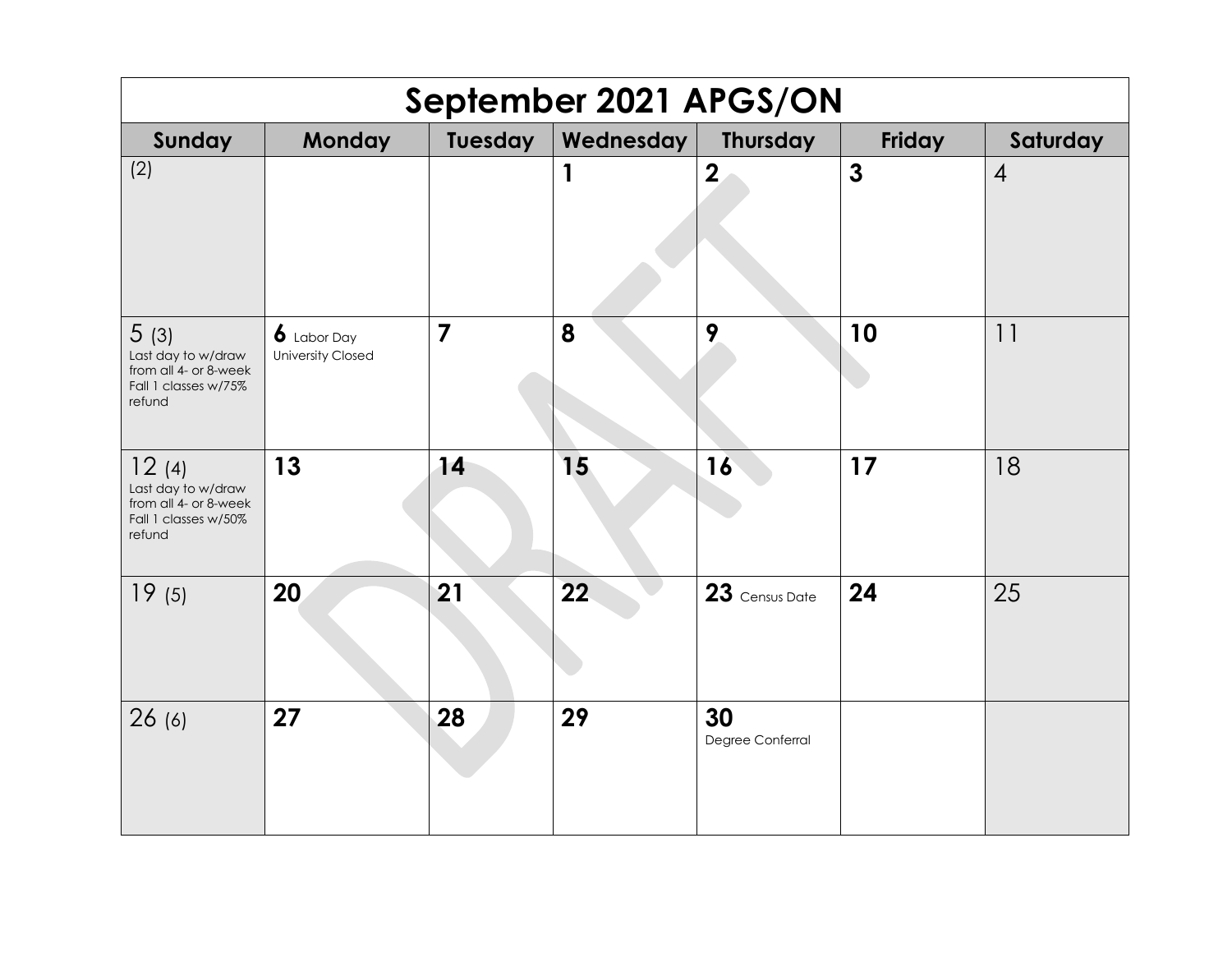| October 2021 APGS/ON                                                                     |                                                                                                                                                                            |         |                                  |                 |                                     |                                                         |  |  |
|------------------------------------------------------------------------------------------|----------------------------------------------------------------------------------------------------------------------------------------------------------------------------|---------|----------------------------------|-----------------|-------------------------------------|---------------------------------------------------------|--|--|
| Sunday                                                                                   | Monday                                                                                                                                                                     | Tuesday | Wednesday                        | <b>Thursday</b> | Friday                              | Saturday                                                |  |  |
| (6)                                                                                      |                                                                                                                                                                            |         |                                  |                 | 1                                   | $\overline{2}$                                          |  |  |
| 3(7)                                                                                     | $\blacktriangleleft$ Last day to w/draw<br>w/transcript notation<br>Fall 1                                                                                                 | 5       | $\boldsymbol{6}$                 | 7               | 8                                   | 9                                                       |  |  |
| 10(8)                                                                                    | 11                                                                                                                                                                         | 12      | $13$ Grading opens<br>for Fall 1 | 14              | 15<br><b>EMBA WEEKEND</b>           | $16$ Official Term<br>end Fall 1<br><b>EMBA WEEKEND</b> |  |  |
| 17(9/1)<br><b>EMBA WEEKEND</b>                                                           | 18 Fall 2 classes begin<br>Last day to w/draw<br>from 3-week or less<br>classes w/100% refund                                                                              | 19      | 20                               | 21              | 22 Grading closes<br>Fall 1 at noon | 23                                                      |  |  |
| 24 (10/2)                                                                                | $25$ Last to add/drop<br>w/no transcript notation<br>Last day to w/draw<br>from all 4- or 8-week Fall<br>2 classes w/100% refund<br>Fall 1 grades available<br>for viewing | 26      | 27                               | 28              | 29                                  | 30                                                      |  |  |
| $31(11/3)$ Last<br>day to w/draw from<br>all 4- or 8-week Fall 2<br>classes w/75% refund |                                                                                                                                                                            |         |                                  |                 |                                     |                                                         |  |  |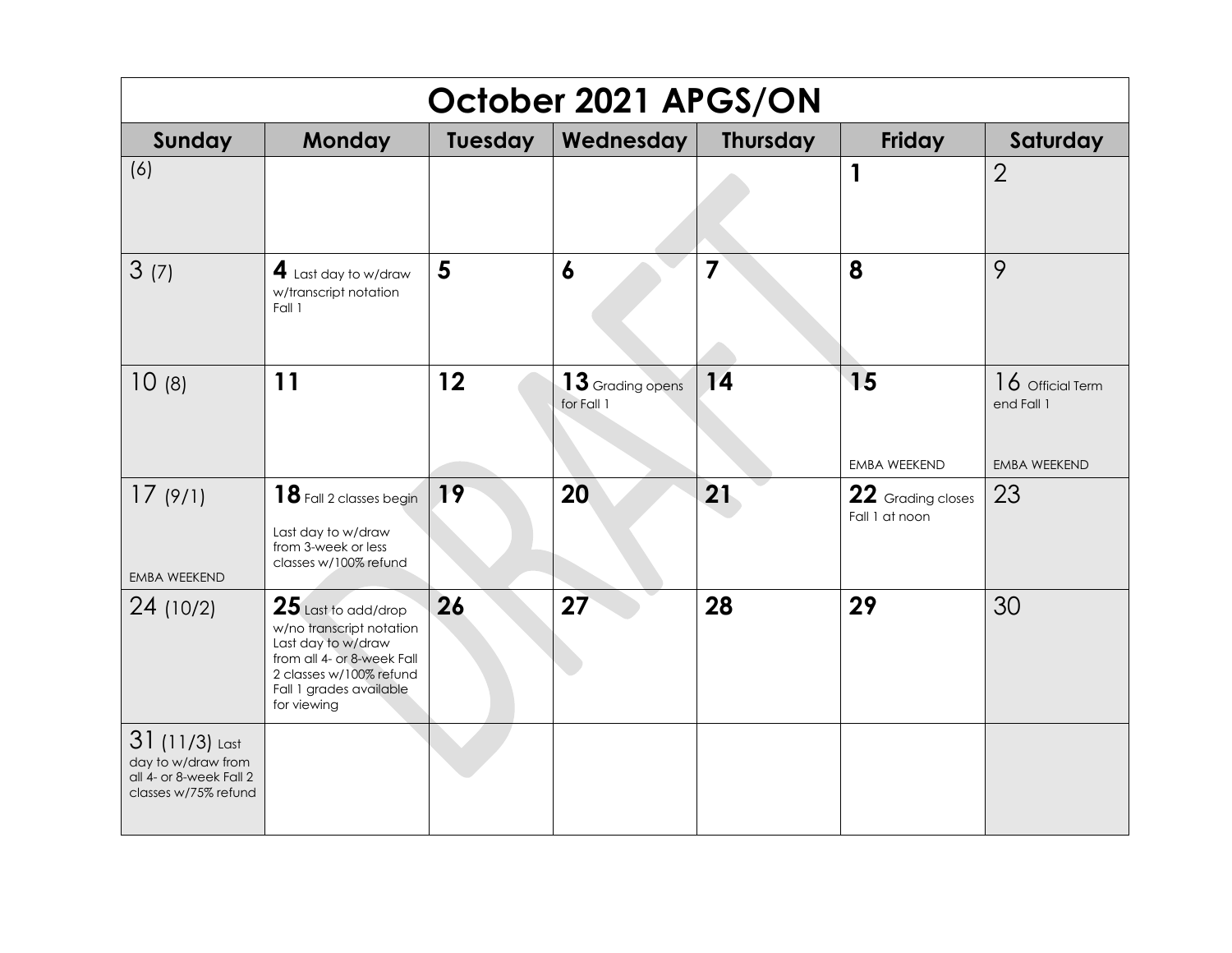| <b>November 2021 APGS/ON</b>                                                             |                                                                             |                          |                  |                                                    |                                |          |  |  |
|------------------------------------------------------------------------------------------|-----------------------------------------------------------------------------|--------------------------|------------------|----------------------------------------------------|--------------------------------|----------|--|--|
| Sunday                                                                                   | Monday                                                                      | Tuesday                  | <b>Wednesday</b> | <b>Thursday</b>                                    | Friday                         | Saturday |  |  |
| (11/3)                                                                                   | $\mathbf{1}$                                                                | $\boldsymbol{2}$         | $\mathbf{3}$     | 4                                                  | 5                              | 6        |  |  |
| 7(12/4)<br>Last day to w/draw<br>from all 4- or 8-week<br>Fall 2 classes w/50%<br>refund | 8                                                                           | 9                        | 10               | 11                                                 | 12                             | 13       |  |  |
| 14(13/5)                                                                                 | 15                                                                          | 16                       | 17               | 18 Census Date                                     | 19                             | 20       |  |  |
| 21(14/6)                                                                                 | 22                                                                          | 23                       | 24               | 25<br><b>Thanksgiving Day</b><br>University Closed | 26<br><b>University Closed</b> | 27       |  |  |
| 28 (15/7)                                                                                | $29$ Last day to<br>withdraw all Fall 2<br>classes w/transcript<br>notation | $30$ Degree<br>conferral |                  |                                                    |                                |          |  |  |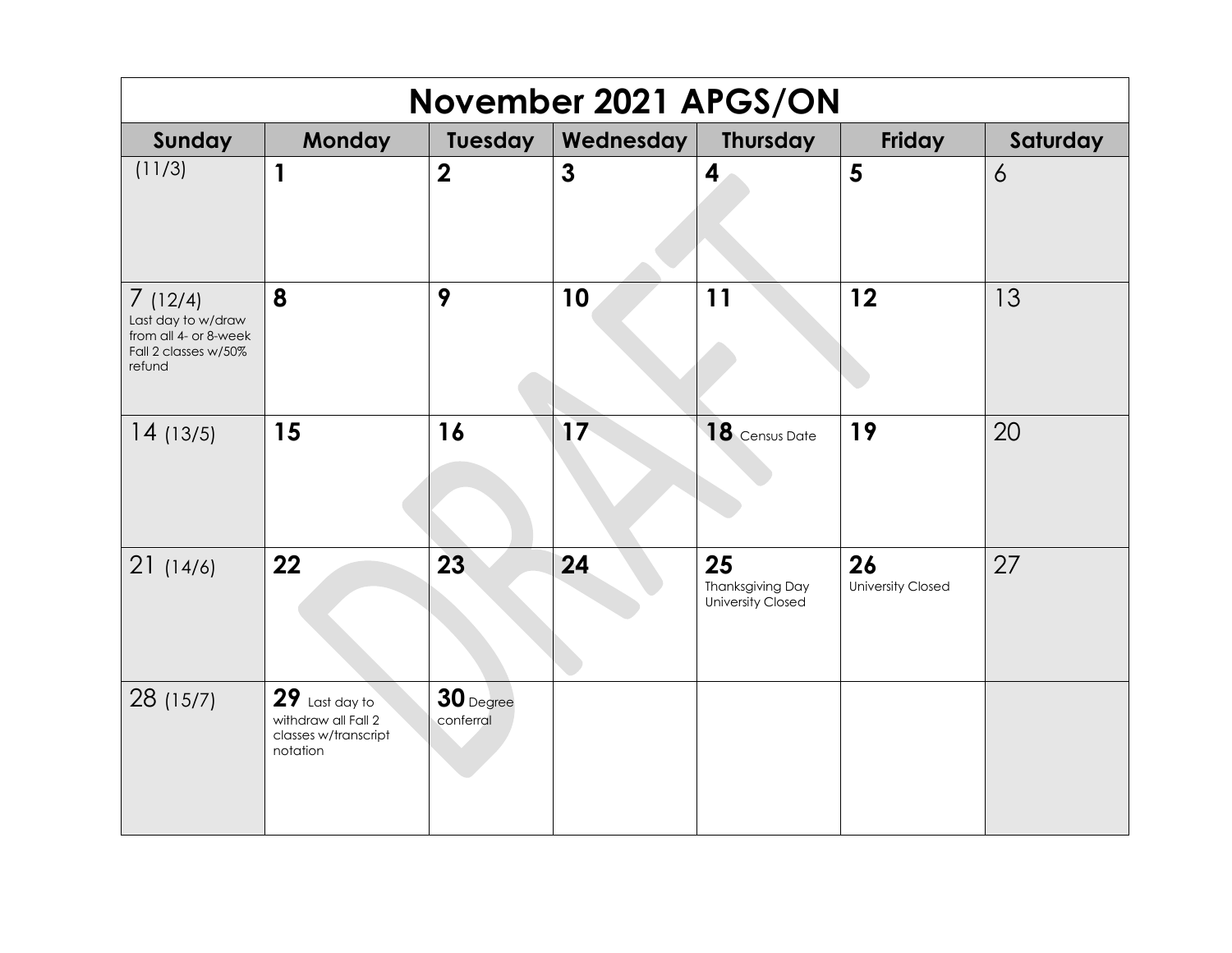| December 2021 APGS/ON |                                           |                |                               |                                             |                                                     |                                          |  |  |
|-----------------------|-------------------------------------------|----------------|-------------------------------|---------------------------------------------|-----------------------------------------------------|------------------------------------------|--|--|
| Sunday                | Monday                                    | Tuesday        | Wednesday                     | Thursday                                    | Friday                                              | Saturday                                 |  |  |
| (15/7)                |                                           |                | 1                             | $\boldsymbol{2}$                            | $\mathbf{3}$                                        | $\overline{4}$                           |  |  |
| 5(16/8)               | $\boldsymbol{6}$                          | $\overline{7}$ | 8 Grading opens<br>for Fall 2 | 9                                           | 10                                                  | 11<br><b>Official Term</b><br>end Fall 2 |  |  |
| 12                    | 13                                        | 14             | 15                            | 16                                          | 17 Grades due<br>Fall 2                             | 18                                       |  |  |
| 19                    | 20 Fall 2 Grades<br>available for viewing | 21             | 22                            | 23 <sup>°</sup><br><b>University Closed</b> | 24<br>University Closed                             | 25                                       |  |  |
| 26                    | 27                                        | 28             | 29                            | 30                                          | 31<br>Degree<br>Conferral Teacher<br>Licensure only |                                          |  |  |
|                       |                                           |                |                               |                                             |                                                     |                                          |  |  |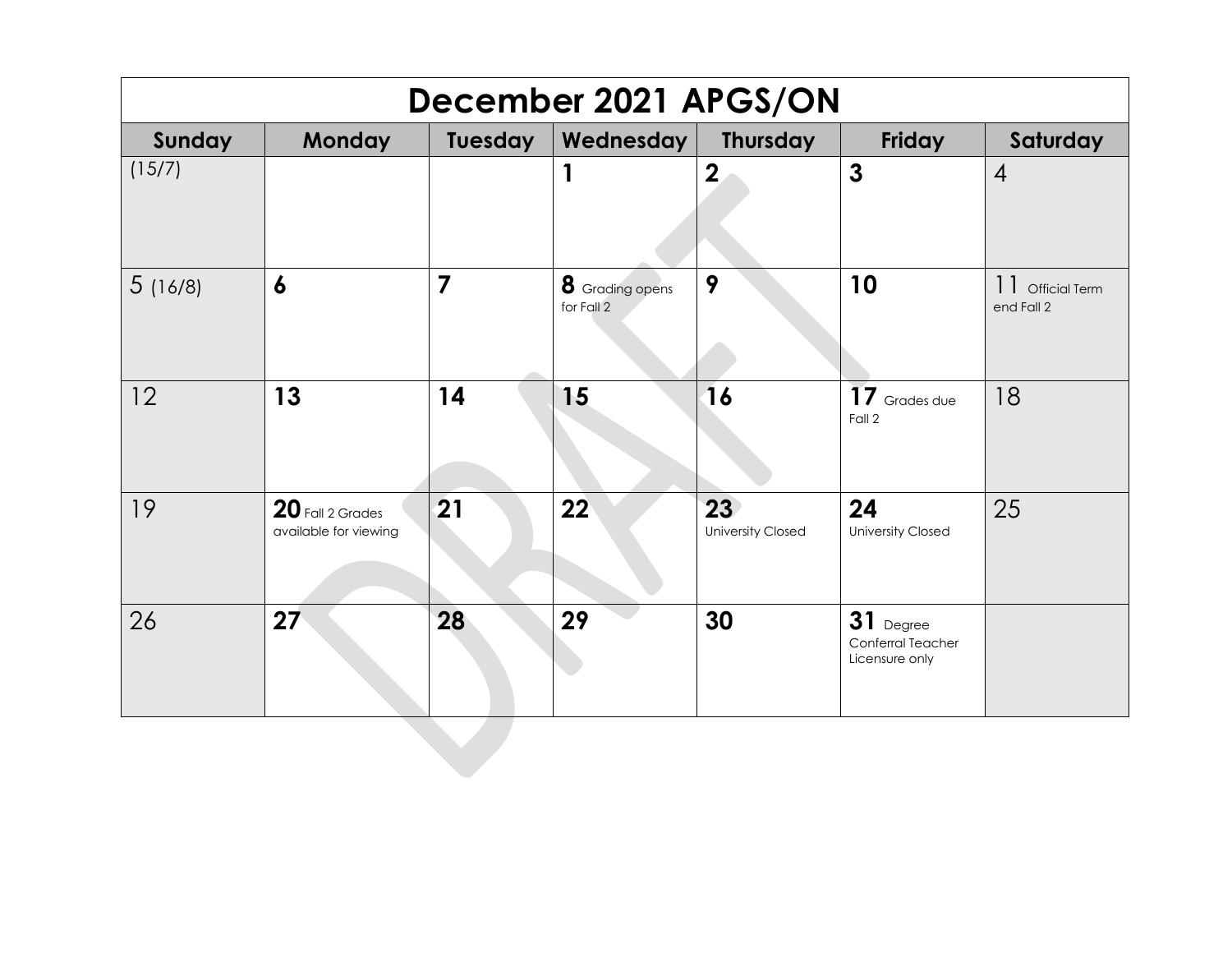| January 2022 APGS/ON                                                            |                                                                                                                                                                                                                                     |         |           |                  |                         |                     |  |
|---------------------------------------------------------------------------------|-------------------------------------------------------------------------------------------------------------------------------------------------------------------------------------------------------------------------------------|---------|-----------|------------------|-------------------------|---------------------|--|
| Sunday                                                                          | <b>Monday</b>                                                                                                                                                                                                                       | Tuesday | Wednesday | <b>Thursday</b>  | Friday                  | Saturday            |  |
|                                                                                 |                                                                                                                                                                                                                                     |         |           |                  |                         | New Year's Day      |  |
| $\overline{2}$                                                                  | $\mathbf{3}$                                                                                                                                                                                                                        | 4       | 5         | $\boldsymbol{6}$ | $\overline{\mathbf{z}}$ | 8                   |  |
|                                                                                 |                                                                                                                                                                                                                                     |         |           |                  | <b>EMBA Weekend</b>     | <b>EMBA Weekend</b> |  |
| 9(1)<br><b>EMBA Weekend</b>                                                     | 10 Spring 1 classes<br>begin<br>Last day to w/draw<br>from 3-week or less<br>classes w/100%<br>refund                                                                                                                               | 11      | 12        | 13               | 14                      | 15                  |  |
| 16(2)                                                                           | $17$ MLK Day<br>Last day to add<br>Spring 1 classes w/o<br>instructor permission<br>& Last day to drop<br>Spring 1 classes<br>w/no transcript<br>notation<br>Last day to w/draw<br>from all 4-or 8-week<br>classes w/100%<br>refund | 18      | 19        | 20               | 21                      | 22                  |  |
| 23(3)<br>Last day to w/draw<br>from all 4-or 8-week<br>classes w/75% refund     | 24                                                                                                                                                                                                                                  | 25      | 26        | 27               | 28                      | 29                  |  |
| $30(4)$ Last day<br>to withdraw from all<br>4-or 8-week classes<br>w/50% refund | 31<br>Degree Conferral                                                                                                                                                                                                              |         |           |                  |                         |                     |  |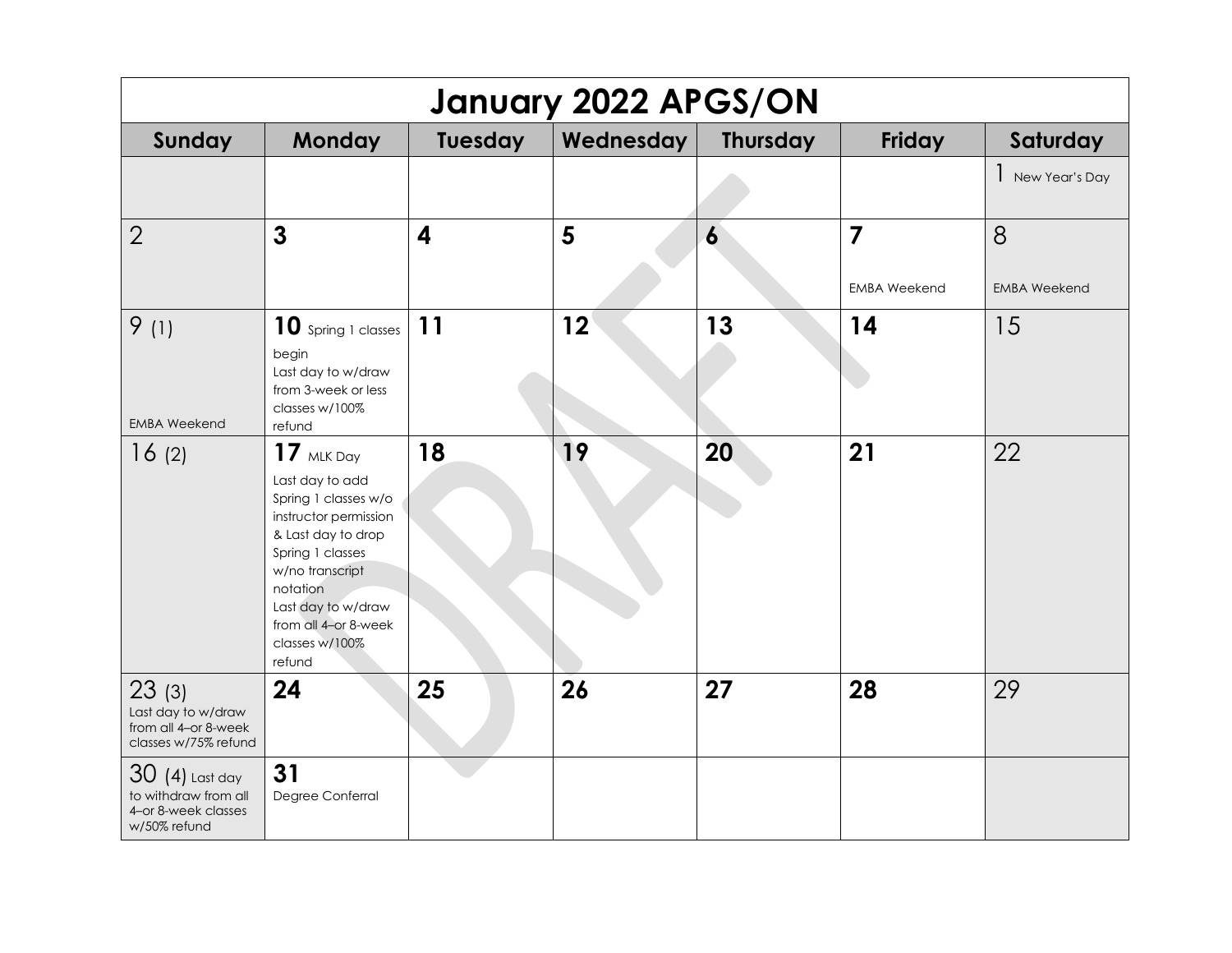| February 2022 APGS/ON |                                                                         |         |                |                  |                         |          |  |  |
|-----------------------|-------------------------------------------------------------------------|---------|----------------|------------------|-------------------------|----------|--|--|
| Sunday                | <b>Monday</b>                                                           | Tuesday | Wednesday      | <b>Thursday</b>  | Friday                  | Saturday |  |  |
| (4)                   |                                                                         | 1       | $\overline{2}$ | $\boldsymbol{3}$ | $\overline{\mathbf{4}}$ | 5        |  |  |
| 6(5)                  | $\overline{7}$                                                          | 8       | 9              | 10 Census Date   | 11                      | 12       |  |  |
| 13(6)                 | 14                                                                      | 15      | 16             | $\overline{17}$  | <b>18</b>               | 19       |  |  |
| 20(7)                 | $21$ Last day to<br>w/draw Spring 1<br>classes w/transcript<br>notation | 22      | 23             | 24               | 25                      | 26       |  |  |
| 27(8)                 | 28                                                                      |         |                |                  |                         |          |  |  |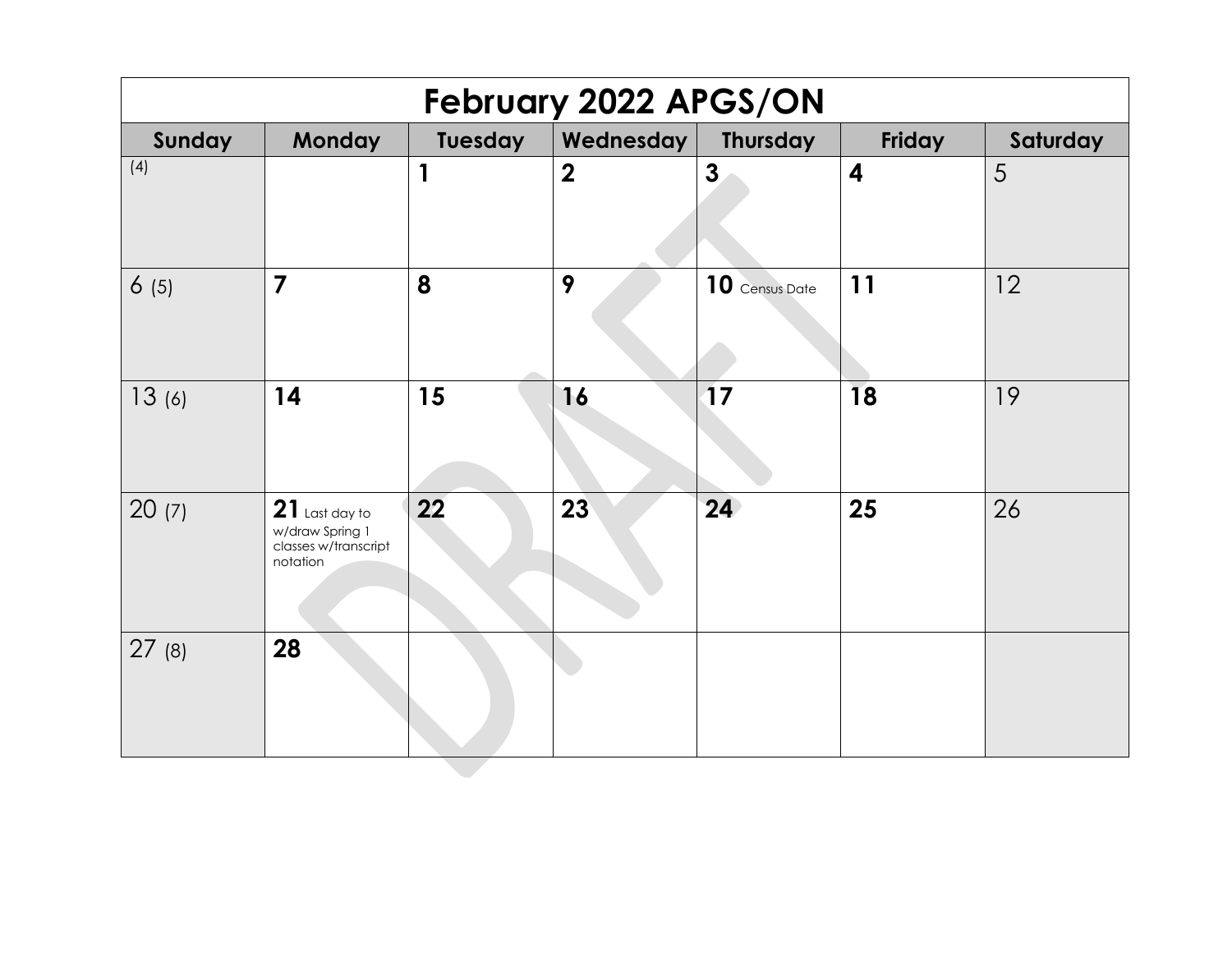| March 2022 APGS/ON                                                             |                                                                                                                                                                                                                                                           |              |                             |                 |                                                |                                                          |  |  |
|--------------------------------------------------------------------------------|-----------------------------------------------------------------------------------------------------------------------------------------------------------------------------------------------------------------------------------------------------------|--------------|-----------------------------|-----------------|------------------------------------------------|----------------------------------------------------------|--|--|
| Sunday                                                                         | <b>Monday</b>                                                                                                                                                                                                                                             | Tuesday      | Wednesday                   | <b>Thursday</b> | Friday                                         | Saturday                                                 |  |  |
| (8)                                                                            |                                                                                                                                                                                                                                                           | $\mathbf{1}$ | 2 Spring 1 grading<br>opens | $\mathbf{3}$    | $\overline{\mathbf{4}}$<br><b>EMBA WEEKEND</b> | $5$ Official term end<br>Spring 1<br><b>EMBA WEEKEND</b> |  |  |
| 6(9/1)<br><b>EMBA WEEKEND</b>                                                  | 7 Spring 2 classes<br>begin<br>Last day to w/draw<br>from 3-week or less<br>classes w/100%<br>refund                                                                                                                                                      | 8            | 9                           | 10              | $11$ Spring 1<br>Grading closes                | 12                                                       |  |  |
| 13(10/2)                                                                       | $14$ Last day to<br>add Spring 2 classes<br>w/o instructor<br>permission & drop<br>Spring 2 classes<br>w/no transcript<br>notation<br>Last day to w/draw<br>from all 4- or 8-week<br>classes w/100%<br>refund<br>Spring 1 grades<br>available for viewing | 15           | 16                          | 17              | 18                                             | 19                                                       |  |  |
| 20(11/3)<br>Last day to w/draw<br>from all 4-or 8-week<br>classes w/75% refund | 21                                                                                                                                                                                                                                                        | 22           | 22                          | 24              | 25                                             | 26                                                       |  |  |
| 27(12/4)<br>Last day to w/draw<br>from all 4-or 8-week<br>classes w/50% refund | 28                                                                                                                                                                                                                                                        | 29           | 30                          | 31              |                                                |                                                          |  |  |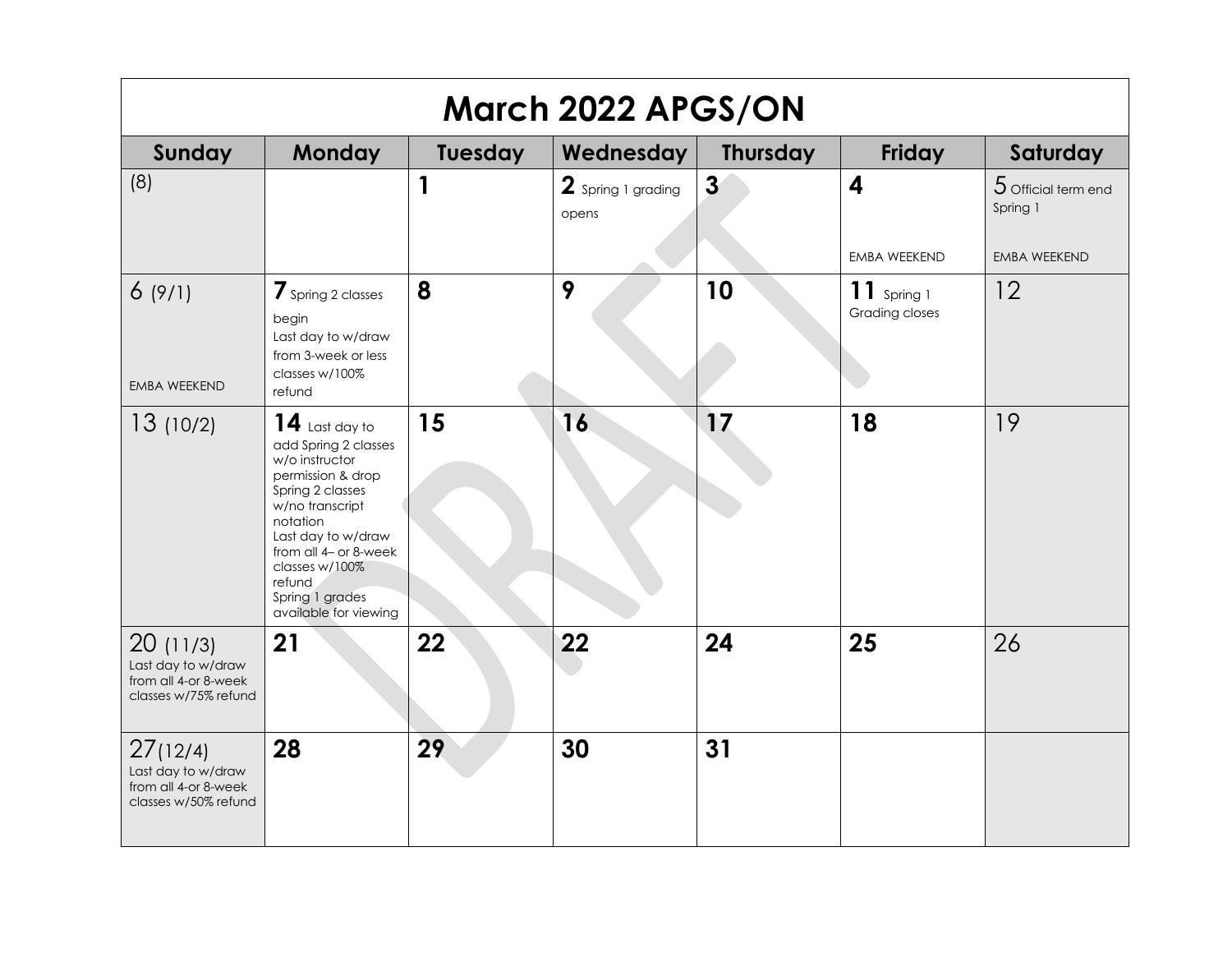| April 2022 APGS/ON               |                                                                              |         |                                          |                 |                                                                  |                                                                                         |  |  |
|----------------------------------|------------------------------------------------------------------------------|---------|------------------------------------------|-----------------|------------------------------------------------------------------|-----------------------------------------------------------------------------------------|--|--|
| Sunday                           | <b>Monday</b>                                                                | Tuesday | Wednesday                                | <b>Thursday</b> | Friday                                                           | Saturday                                                                                |  |  |
| (12/4)                           |                                                                              |         |                                          |                 | $\mathbf 1$                                                      | $\overline{2}$                                                                          |  |  |
| 3(13/5)                          | $\mathbf{3}$                                                                 | 5       | $\boldsymbol{6}$                         | 7 Census Date   | 8                                                                | 9                                                                                       |  |  |
| 10(14/6)                         | 11                                                                           | 12      | 13                                       | 14              | $15$ Good Friday<br><b>University Closed</b><br>Degree Conferral | 16                                                                                      |  |  |
| 17(15/7)<br><b>Easter Sunday</b> | $18$ Last day to<br>w/draw from Spring<br>2 classes w/transcript<br>notation | 19      | 20                                       | 21              | 22                                                               | 23                                                                                      |  |  |
| 24 (16/8)                        | 25                                                                           | 26      | 27 Grading opens<br>for Spring 2 classes | 28              | 29<br>EMBA WEEKEND                                               | 30 Official term<br>end Spring 2<br>Commencement<br>OUAZ/APGS/ON<br><b>EMBA WEEKEND</b> |  |  |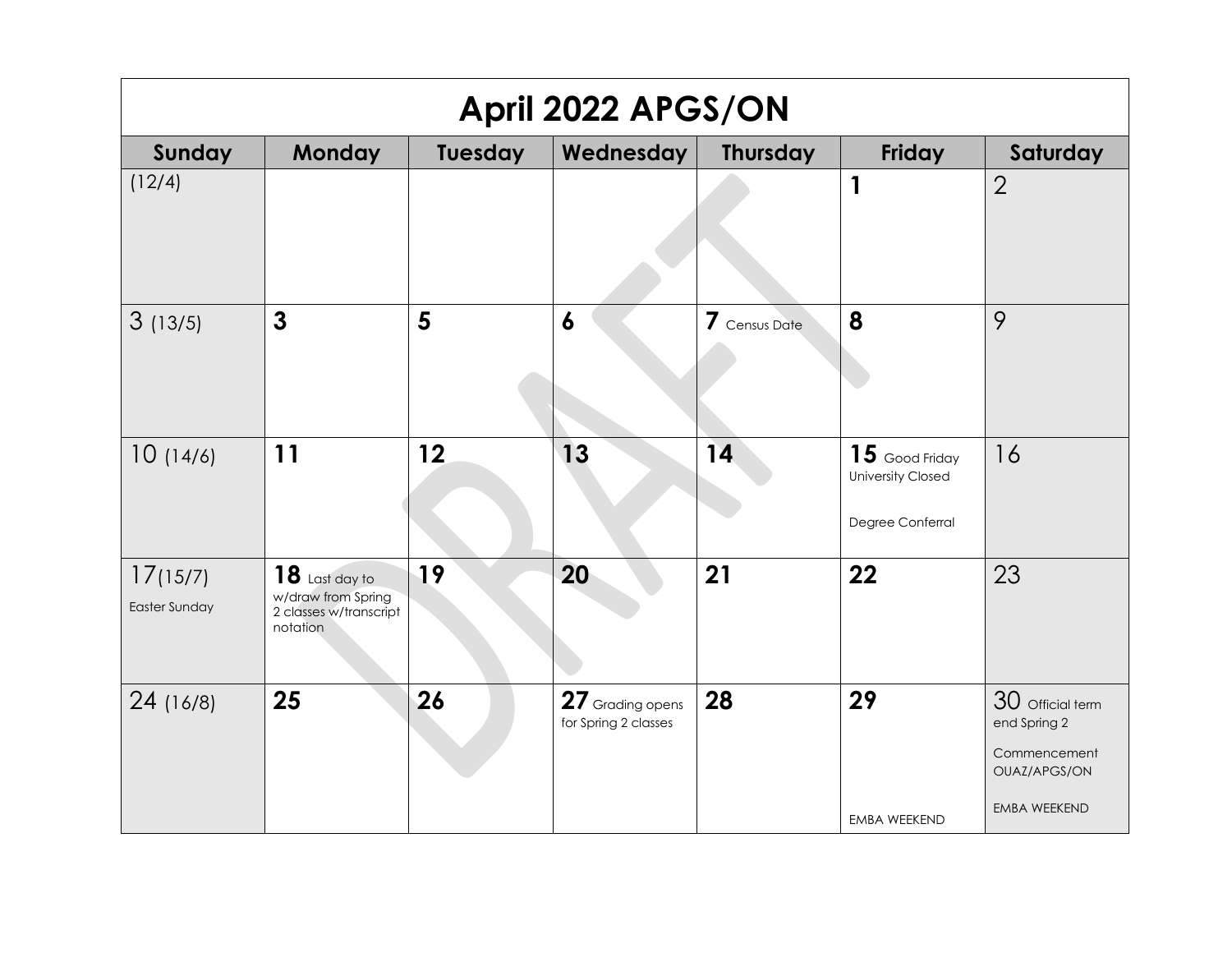| May 2022 APGS/ON                                                               |                                                                                                                                                                                                                                             |                        |                         |                 |                                                 |                                   |  |  |
|--------------------------------------------------------------------------------|---------------------------------------------------------------------------------------------------------------------------------------------------------------------------------------------------------------------------------------------|------------------------|-------------------------|-----------------|-------------------------------------------------|-----------------------------------|--|--|
| Sunday                                                                         | <b>Monday</b>                                                                                                                                                                                                                               | <b>Tuesday</b>         | Wednesday               | <b>Thursday</b> | Friday                                          | Saturday                          |  |  |
| 1(1)<br><b>EMBA WEEKEND</b>                                                    | 2 Early Summer<br>classes begin<br>Last day to w/draw<br>from 3-week or less<br>classes w/100%<br>refund                                                                                                                                    | $\mathbf{3}$           | $\overline{\mathbf{4}}$ | 5               | <b>6</b> Grading closes<br>for Spring 2 at noon | 7<br>Commencement<br>OUMW/APGS/ON |  |  |
| 8(2)                                                                           | $9$ Last day to add<br>ES classes w/o<br>instructor permission<br>& to drop ES classes<br>w/no transcript<br>notation<br>Last day to w/draw<br>from all 4-or 8-week<br>classes w/100%<br>refund<br>Spring 2 grades<br>available for viewing | 10                     | 11                      | 12              | 13                                              | 14                                |  |  |
| $15(3)$ Last day<br>to w/draw from all 4-<br>or 8-week classes<br>w/75% refund | 16                                                                                                                                                                                                                                          | 17                     | 18                      | 19              | 20                                              | 21                                |  |  |
| $22(4)$ Last day<br>to w/draw from all 4-<br>or 8-week classes<br>w/50% refund | 23                                                                                                                                                                                                                                          | 24                     | 25                      | 26              | 27                                              | 28                                |  |  |
| 29(5)                                                                          | 30 Memorial Day<br>University closed                                                                                                                                                                                                        | 31<br>Degree Conferral |                         |                 |                                                 |                                   |  |  |